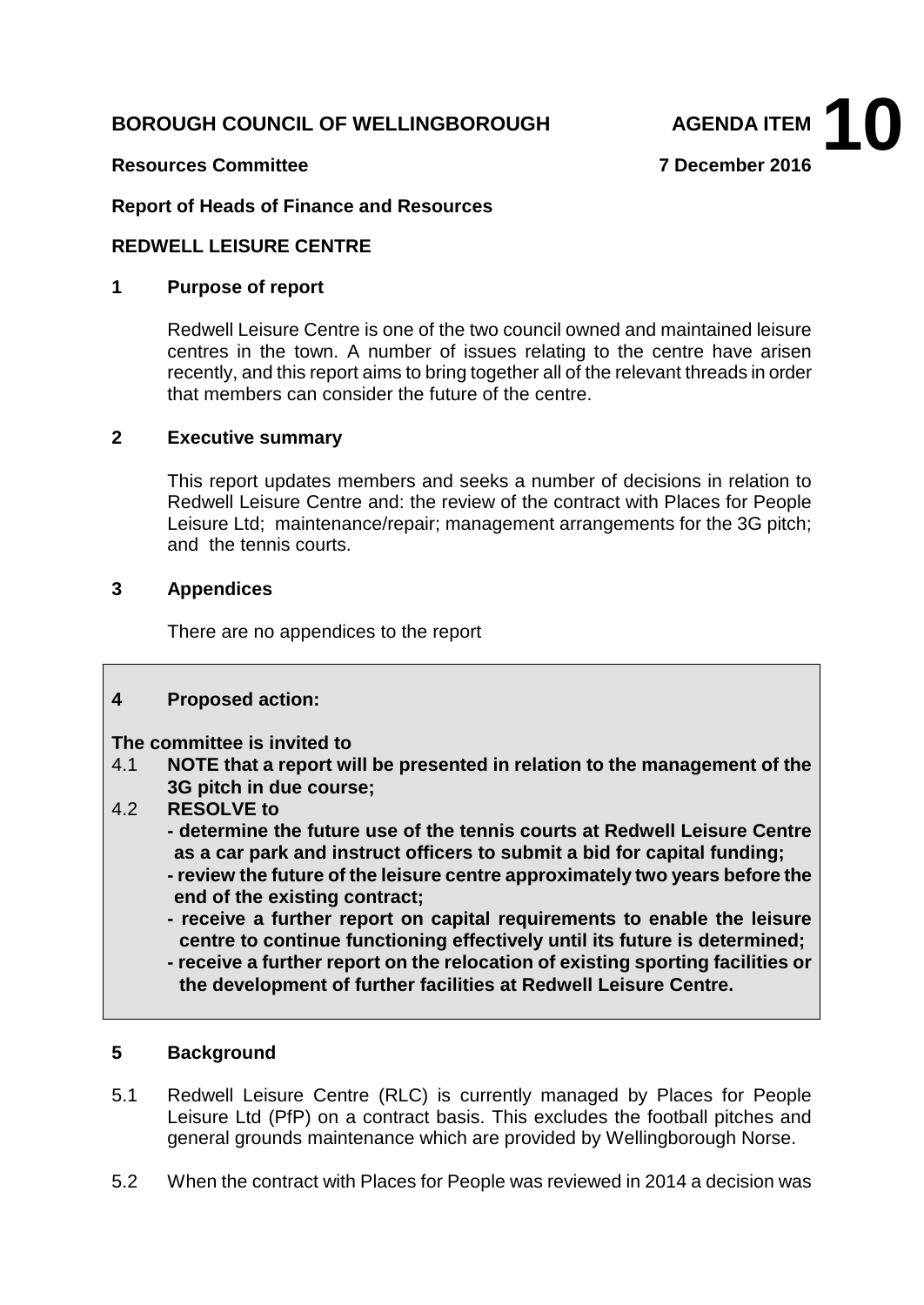taken by Resources Committee on 25 June 2014 to amend the opening hours of the leisure centre, closing it to casual use during the day. This enabled the council to agree a contract extension to expire on 31 March 2025 which had no revenue implications for the council. The contract provided for areview of RLC on the  $3<sup>rd</sup>$  and  $6<sup>th</sup>$  year of the contract.

- 5.3 As part of the contract extension the council agreed to provide some capital funding to make improvements to the building and its equipment.
- 5.4 Since the daytime closure has been in place at RLC, Places for People have agreed its use for a nursery, alongside groups and clubs who have block bookings.
- 5.5 A decision in principle was made by Services Committee on 21 March 2016 to install a 3G pitch, floodlights and tennis/netball courts at Redwell Leisure Centre. The capital match funding of £300,000 for the 3G pitch and floodlighting was recommended for approval by the Resources Committee in September 2016, with further information to be provided to members on options for the tennis/netball courts. This is addressed below.
- 5.6 Once Wellingborough North begins to be built out, the sports facilities in the borough will benefit from S106 contributions, which could be used to improve or replace the facilities at Redwell.
- 5.7 Findings from the emerging local plan have identified that the following additional sport/leisure facilities are required by 2031:
	- 9 senior or 22 junior football pitches
	- 4 cricket pitches
	- 2 rugby pitches
	- 1 synthetic turf pitch in the short term to met requirements to 2031
	- 2 outdoor bowling rinks
	- 3 tennis courts
	- a 6 lane athletics track or small athletics facility
	- 21 golf driving bays
	- 1 2m 6 lane community pool
	- 1 sports hall (min 4 courts).
- 5.8 These figures do not take into account the proposed facilities within schemes with planning permission, therefore some of this provision will be provided by Stanton Cross and Glenvale Park.

# **6 Discussion**

# **Management of a 3G pitch**

- 6.1 The decision to site a 3G pitch at Redwell Leisure Centre has been made subject to various approvals, including planning.
- 6.2 Further progress cannot be made until these and other elements are in place.
- 6.3 If it appears that the project can progress, three immediate issues will need to be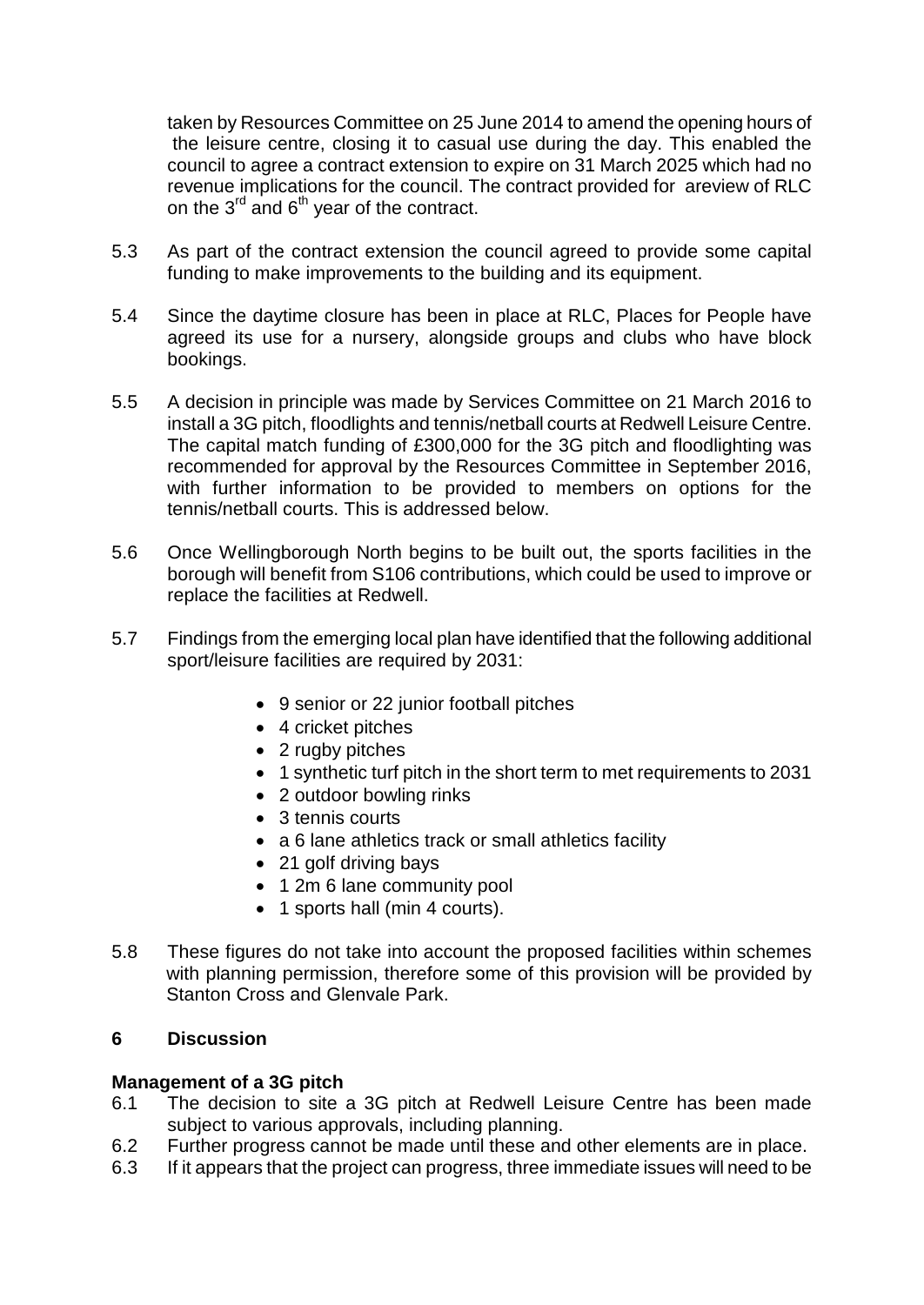resolved:

- (a) Whether Wellingborough Norse or PfP will manage the new pitch booking system, its income and maintenance. An options appraisal will be carried out;
- (b) The relocation of the cricket square, which will be removed if the 3G pitch is built;
- (c) The potential need for additional car parking at Redwell if the new pitch is popular and well-used, especially as this is likely to coincide with busier times for the gym at the leisure centre;
- 6.4 Members are asked to note that a further report will be submitted in relation to (a) above; the other points are considered below and may need to be the subject of future reports.

# **Tennis courts**

- 6.5 The tennis/netball courts at RLC are in a very poor state of repair. Work to repair and improve the surface and surrounding fencing has been carried out a number of times, but repeated vandalism has reversed any efforts on the council's part.
- 6.6 Two options have been suggested for this part of the site: either to put in place a hard-wearing multi-surface area which could accommodate a range of sports, or replace them with a car park to support the installation of the 3G pitch.
- 6.7 Multi-sport courts would provide facilities for sports including netball and tennis at an estimated cost of £80,000 .
- 6.8 The new surface would still require maintenance, but would be harder wearing than the current one.
- 6.9 Whilst there is a car park at the leisure centre, concerns may be raised by local residents if a 3G pitch is installed as it may increase in the number of people using the facility. Opportunities for extending the car park are limited because of the location of the bowling green and tennis courts. Of the two it would be easier to build a car park on the tennis courts and relocate them – either as tennis courts or courts suitable for multisports.
- 6.10 It is recommended that tennis courts be replaced with a car park and the the tennis courts/multi-surface area relocated. This would be subject to a survey and planning compliance, as well as costing. Further work will need to carried out to determine the viability of this project, together with the submission of a capital bid. The local plan has identified a need for an additional 3 tennis courts by 2031.

# **Relocation of existing facilities**

- 6.11 Depending on the decision in relation to the tennis courts and the outcome of the 3G pitch investigations, it may be necessary to relocate both the cricket square and the tennis courts to another location.
- 6.12 There are a few potential locations for these, some of which may be assisted by S106 monies – either currently available or linked with future development. Some options for suitable locations include:
	- (a) Croyland Park<br>(b) Castlefields
	- **Castlefields**
	- (c) Disused football pitches behind Windsor Road
	- (d) Disused football pitch in Nest Farm Road
	- (e) Sites allocated for sport in Wellingborough North or Stanton Cross.
- 6.13 Members are invited to request options appraisals in relation to the above sites,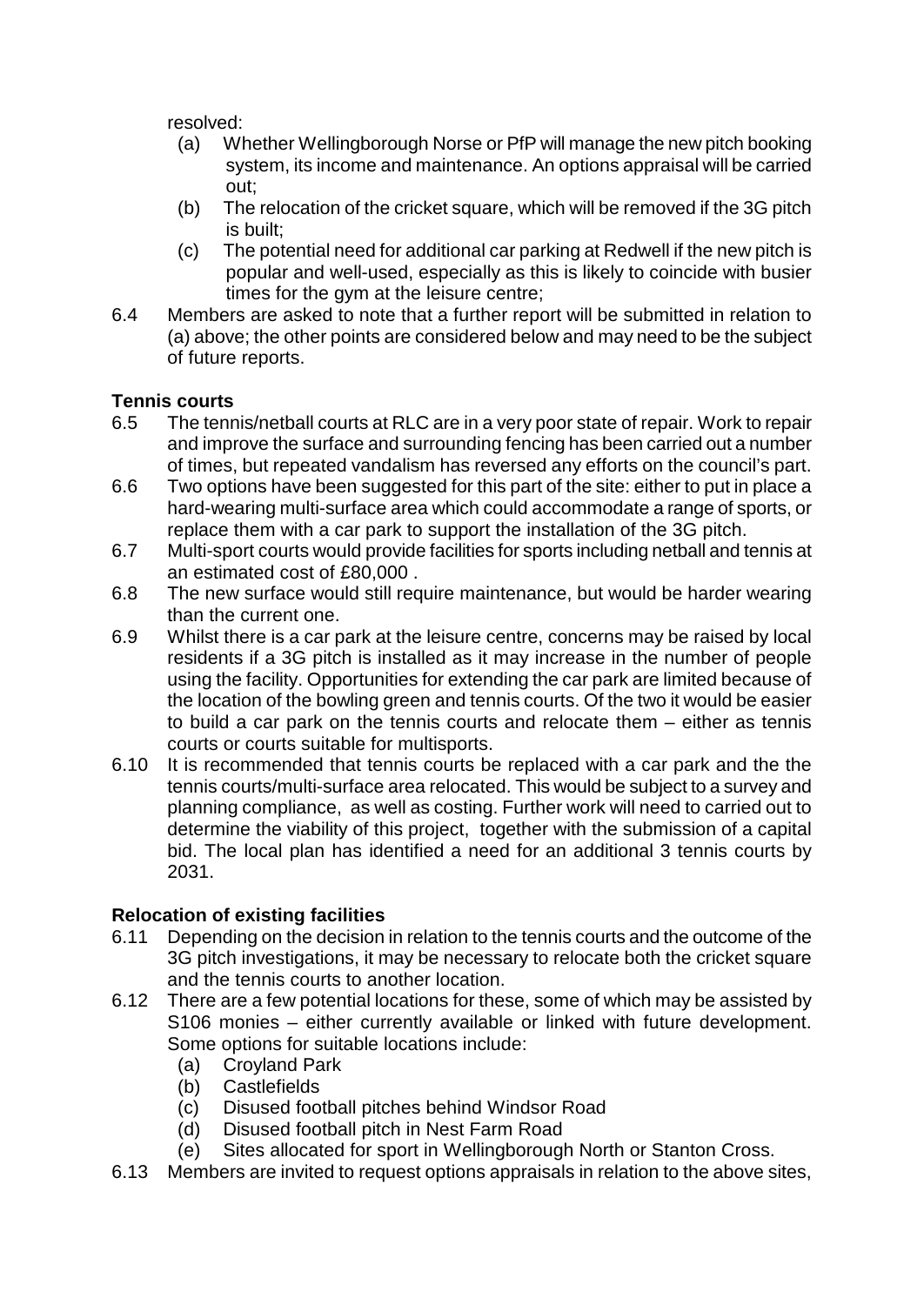together with any others they may wish to consider.

6.14 In addition, members may wish to propose additional facilities at Redwell Leisure Centre for which feasibility studies would need to be carried out and reported to a future meeting.

# **Review of contract with Places for People**

- 6.15 As part of the negotiations to extend the contract with Places for People it was agreed that the opening hours of RLC would be amended, but this approach would be reviewed after three years. The extension came into effect on 31 march 2015 and the review will need to be completed by 31 March 2018.
- 6.16 The contract with PfP will expire on 31 March 2025 and the tendering process for a new contractor will need to commence approximately eighteen months before that.
- 6.17 The council, as noted above, is likely to receive S106 funding for sport and leisure provision in the next few years. It is recommended that a review of the site and the funding available be carried out before tendering the contract for leisure services.
- 6.18 Potentially there is the opportunity for the new contractor (as part of the tendered provision) to provide advice, consultation and project management for a redevelopment of the site – thus enabling the council to fund a new facility with expert advice and – potentially – funding in addition. PfP have already stated their interest (should they win the contract) identifying the Redwell site as having – in the long term – more potential than the Waendel centre.

# **Repairs and maintenance**

- 6.19 A report will be made to council in the near future on the monies required to maintain council operational buildings. Planned preventative maintenance surveys of all buildings have been carried out, and an approximate cost of £1.2m over five years has been identified. The likely cost of repair and maintenance of RLC is approximately £50,000 for repairs and maintenance, plus costs for replacement equipment. PfP have been asked for an estimate of the cost for equipment needed to keep the leisure centre in good shape until the end of the contract and their estimate is in the region of £300,000 to refresh, remodel and refurbish the building.
- 6.20 If the proposal above regarding the future review and development of the site is accepted, the recommendation is to carry out repairs and maintenance, plus a refresh of some equipment. This should be sufficient to ensure that RLC is fit for purpose until a more substantial approach to improvement and development is feasible and agreed. Funding has already been agreed for a new boiler from the capital programme.
- 6.21 One of the issues that has been raised by local people and councillors is the vandalism at the bowling greens at RLC. The police have been consulted and have advised that an improved CCTV system would assist with identifying the perpetrators. This could be included in the scheme of repair and equipment replacement. Any future redevelopment of the site would include consultation with members and local people, so the issue of rebuilding with additional security could be addressed at that time.